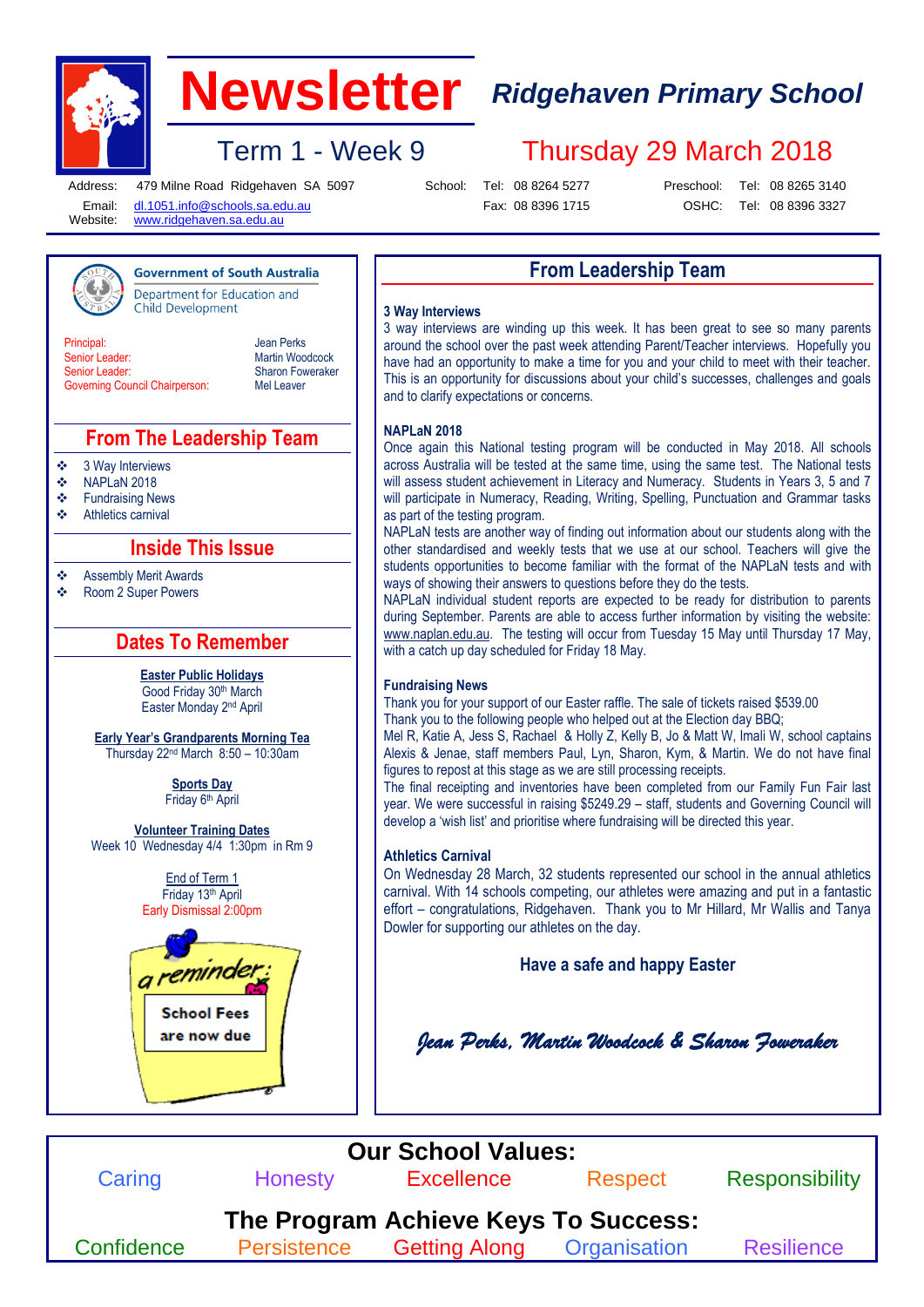| <b>Assembly Merit Awards</b> |                |                                                                                                                                                                   |
|------------------------------|----------------|-------------------------------------------------------------------------------------------------------------------------------------------------------------------|
| <b>Name</b>                  | Room           | Value / Key To Success                                                                                                                                            |
| Ciannah                      | 2              | Persisting with her alphabet sounds<br>and names. Also grasping sight<br>words! Well done Ciannah, I knew<br>you could do it!                                     |
| <b>Thishal</b>               | $\overline{2}$ | Beginning to stretch and record<br>sentences in writing. Being an<br>organised and helpful class mate.<br>Well doneThishal!                                       |
| Ishaal                       | 3              | For always having a positive attitude<br>to learning and being a valuable<br>class member.                                                                        |
| Jayjay                       | 3              | For developing a positive attitude to<br>learning and having a go at all tasks.                                                                                   |
| Aaliyah                      | 5              | For being responsible, organised and<br>showing a growth mindset. You have<br>made a very positive start to<br>Reception.                                         |
| Jay-Dee                      | 5              | For such a successful beginning to<br>Reception. You are kind and caring,<br>and we love having you in Room 5.                                                    |
| Jordan                       | 7              | For growing confidence in reading<br>and improving three levels to level<br>19. Keep up the good work Jordan!                                                     |
| Saoirse                      | $\overline{7}$ | For always listening and working hard<br>in all areas to do your best learning.<br>And for being a willing helper to<br>others and a responsible class<br>member! |

| Cannyn                     | 12           | For taking charge of his learning and<br>putting in maximum effort, also being<br>an overall champion and supportive<br>classmate!                                      |
|----------------------------|--------------|-------------------------------------------------------------------------------------------------------------------------------------------------------------------------|
| Kiera                      | 12           | For demonstrating a kind, empathic<br>and caring nature to all her peers.<br>She goes out of her way to be<br>inclusive and friendly!                                   |
| Harry                      | 15           | Maintaining a fantastic attitude<br>toward his learning and being a great<br>leadership role model for his peers<br>and wider school community. Keep it<br>up Harry!    |
| Sarah                      | 15           | Continuing to challenge herself in all<br>areas of her learning and maintaining<br>a high level of motivation to be the<br>best learner she can be. Great job<br>Sarah! |
| Ashton                     | 18           | For demonstrating outstanding detail<br>in his science assignment and<br>incredible creativity!                                                                         |
| Olivia                     | 18           | For her persistent efforts to improve<br>her writing - Well done!                                                                                                       |
| Jay-Dee<br>Rm <sub>5</sub> | PF/<br>Drama | For always persisting when learning<br>new skills in Drama and PE                                                                                                       |
| Halle<br><b>Rm 11</b>      | PE/<br>Drama | For being responsible and showing<br>respect in Drama and PE lessions                                                                                                   |

# **The preschool woodwork table needs your help!**

We are looking for:

Small pieces of soft wood and short nails with a large flat head.



Any donations gratefully received any time at the preschool.



SPORTS DAY **Friday 6<sup>th</sup> April**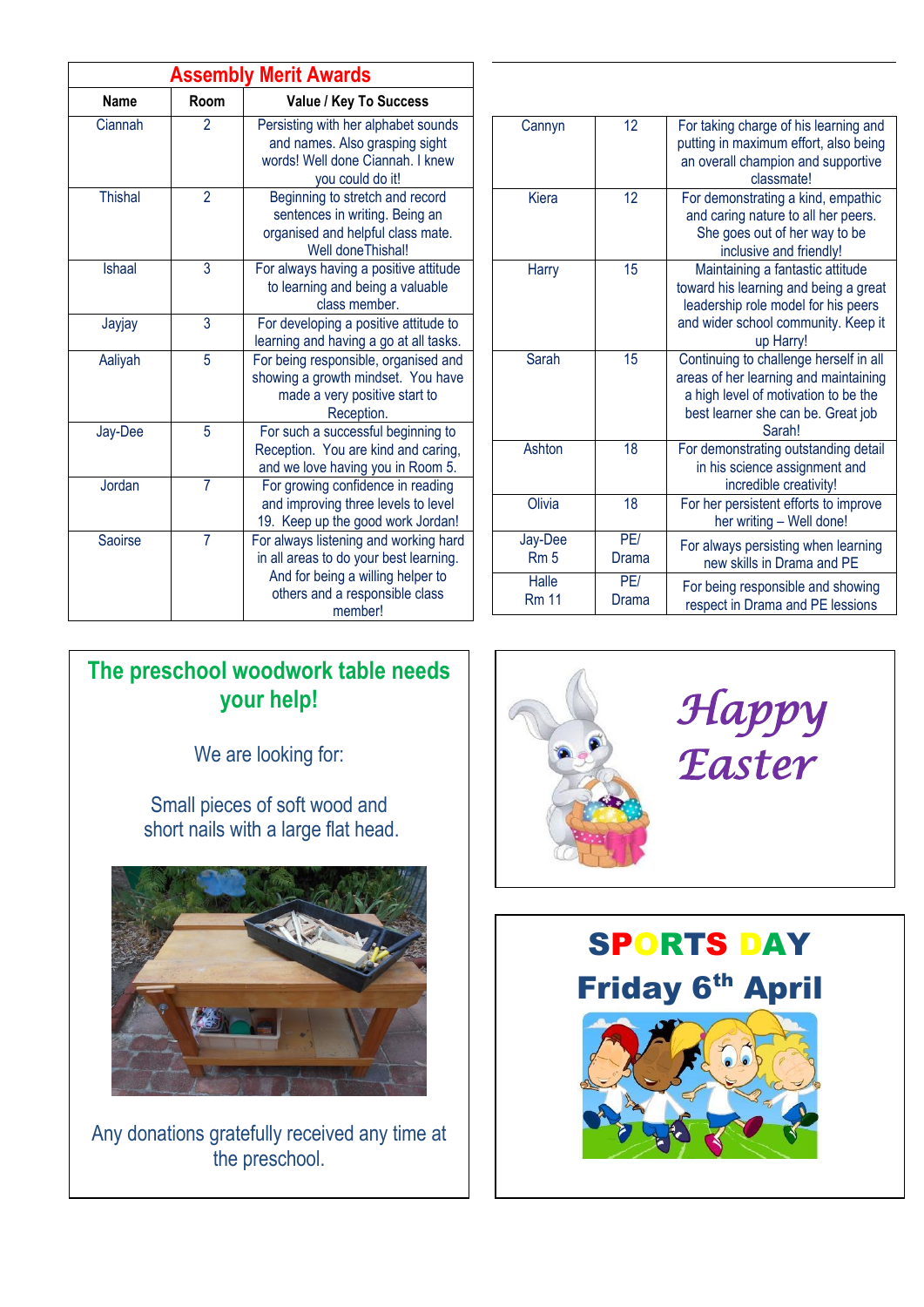